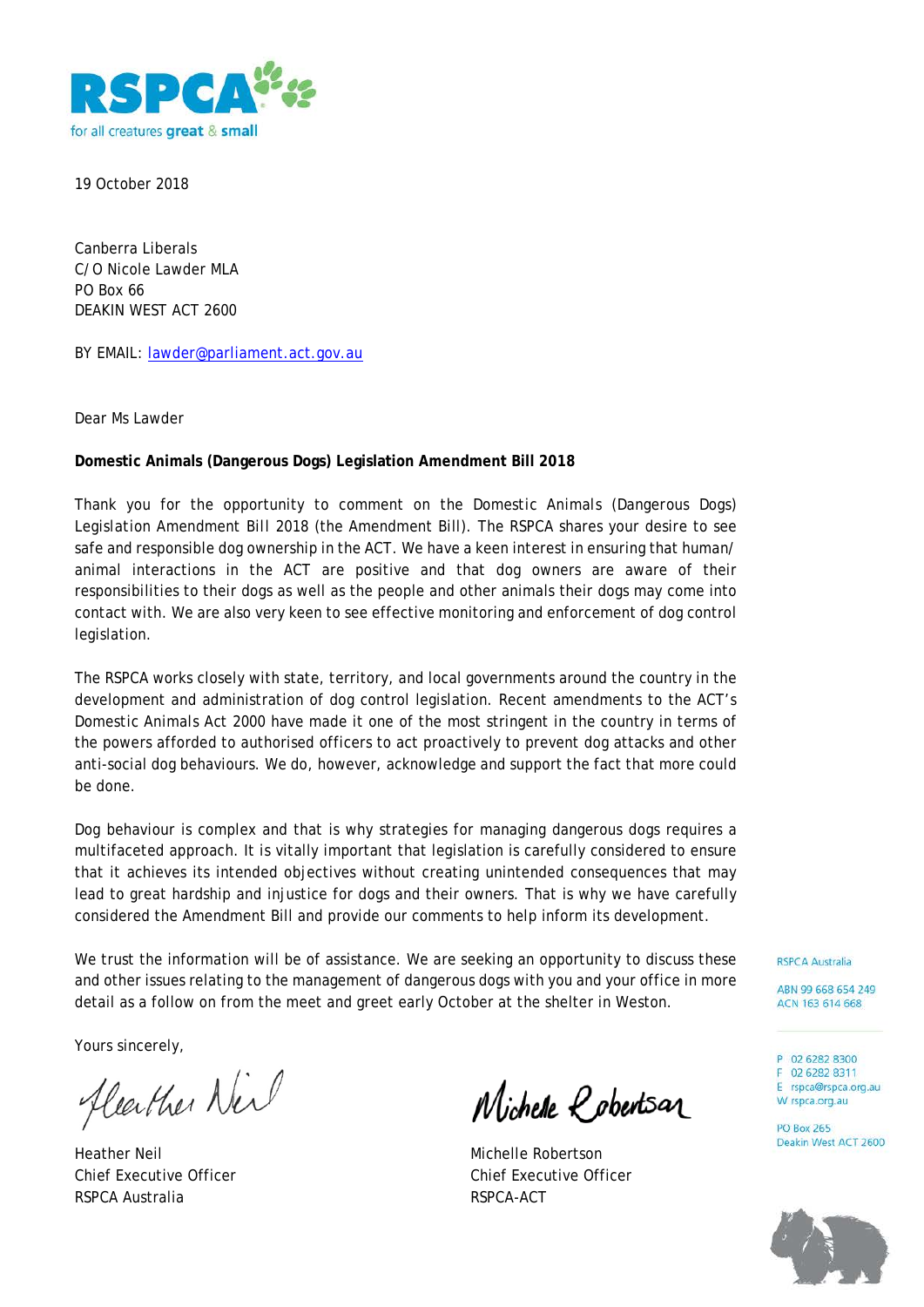

# **Domestic Animals (Dangerous Dogs) Legislation Amendment Bill 2018 RSPCA Australia comments**

As a general principle, discretion is important in exercising statutory powers to avoid the automated application of law that may lead to unintended and unjust outcomes. We believe that discretion should only ever be taken away from authorised officers and other statutory decision-makers in exceptional circumstances where no other decision but for the one required by law could reasonably be made in the circumstances. It is for these reasons that we are concerned about some of the proposed changes in the Amendment Bill, which are outline below.

### **Proposed changes to dangerous dog declarations**

We are concerned about the proposed changes to s.22 of the Act regarding the circumstances in which the registrar must declare a dog to be dangerous. Under the Act, the registrar must declare a dog to be dangerous if it has "attacked and caused the death of or serious injury to a person". Section 6 of the Amendment Bill proposes to remove "death or serious injury" thereby making any "attack", no matter the consequence or lack thereof, a circumstance that compels the registrar to declare a dog dangerous. Our concern is that this could lead to a range of unjust and unintended outcomes. Every dog that bites a veterinarian or groomer during the course of their work would be declared a dangerous dog. No doubt this would result in a significant increase in the number of smaller breed dogs such as Chihuahuas, Maltese Terriers, Jack Russel Terriers and Dachshunds also being declared dangerous dogs. Evidently, this would be contrary to the intention of the legislation.

Additionally, the Amendment Bill proposes to compel the registrar to declare a dog dangerous if it has "attacked and caused the death of or serious injury to a domestic animal". A "domestic animal" is simply defined as "a dog or cat or any other animal kept on premises by a person." This could include a dog attacking a pet rabbit or backyard chicken. Most dogs still have intact prey drives, with animals like free ranging chickens and rabbits likely to stimulate that prey drive in dogs. Prey drive is not the same as human-directed or dog-directed aggression, therefore the registrar must have the option to manage these incidents in the most appropriate manner. This also needs to be considered in other sections of the Amendment Bill that deal with dogs attacking other animals.

### **Proposed changes to the seizure of dogs**

Section 8 of the Amendment Bill proposes to amend s.56A of the Act to compel authorised officers to seize a dog simply upon the receipt of a written complaint which alleges a dog is menacing or harassing. The Amendment Bill would remove the authorised officer's discretion (currently provided for under s.59 of the Act) and compel the officer to seize the dog even without having to be personally satisfied the dog was in fact menacing or harassing providing the written complaint is not on face value "frivolous or vexatious".

We believe a requirement of this nature would most definitely lead to an unduly harsh application of the law and will result in many hundreds of dogs being seized from their families in circumstances where it simply was not warranted according to any reasonable expectation of human and animal safety.

These changes will certainly mean an increase in the number of seized and euthanased dogs in the ACT. The increase in seized dogs, which would need to be housed and cared for throughout the duration of the investigations would also come at a considerable additional expense for the TCCS. With an increase in the volume of investigations, it is likely the length of time required to investigate each complaint would extend